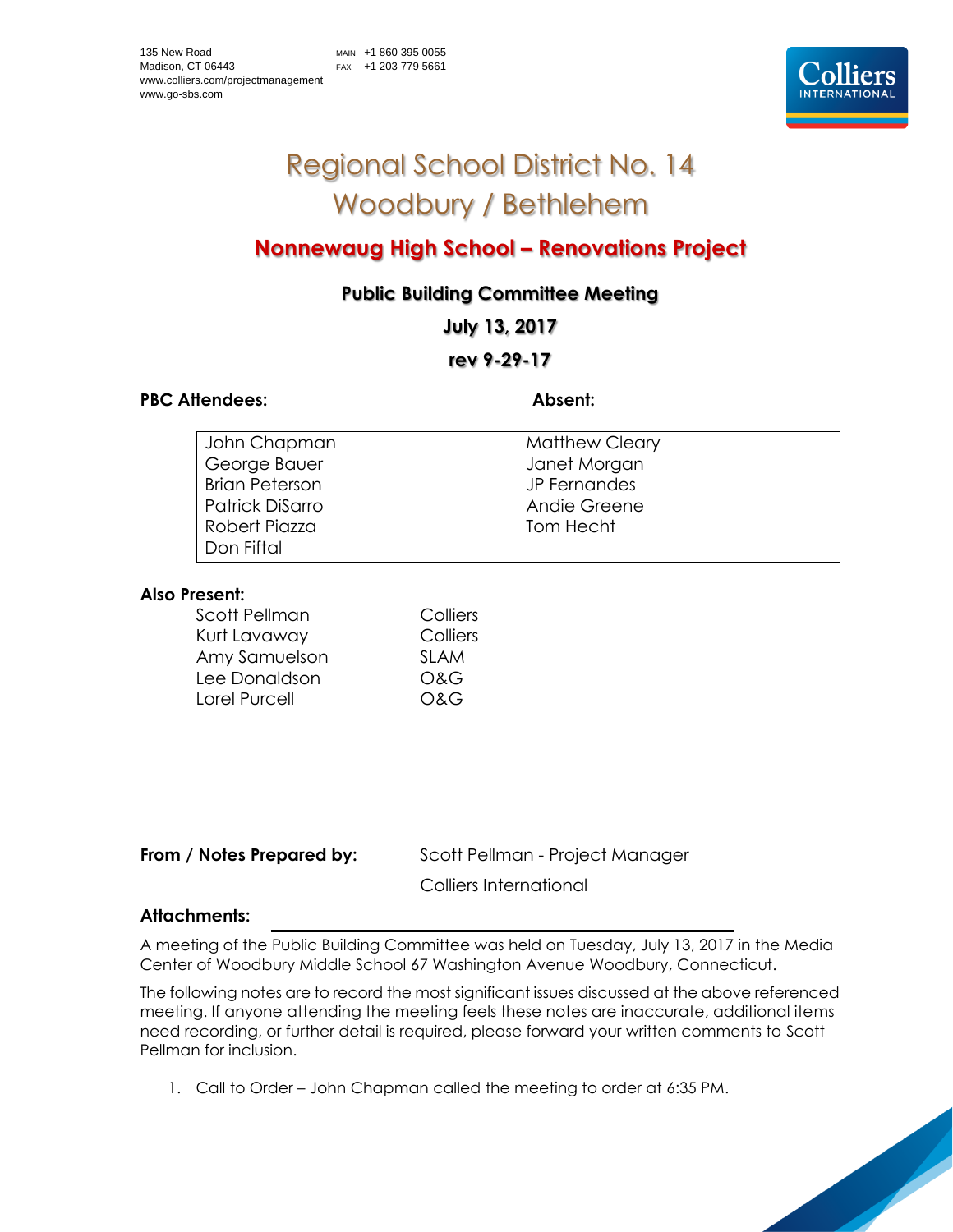

- 2. OPM Report Scott Pellman reported on the following:
	- Update on permitting The project has been approved by Zoning with some minor conditions, written conditions will be provided to the design team.
	- Meeting with the new high school principal Julie Luby The design and construction team met with the new principal earlier today to introduce the team members, review communication protocols and to provide an overview of the project including discussions on the current phase 1 progress. There will be an additional meeting on Monday morning at 8:30 with the design team and Colliers to further review the project.
	- FF&E proposal. The FF&E proposal that was distributed to the committee was reviewed. The original SLAM agreement did not include theses services. The services have been tailored to the phasing schedule and classroom furniture is proposed to be bid and delivered at a single phase later in the project to save on storage cost. Existing furniture may need to be utilized in renovated classrooms for a period of time. The existing furniture will also be inventoried to identify usable desks and chairs that meet the flexible learning environment criteria established in the Ed Spec for continued use.

Patrick DiSarro inquired on the condition of the existing culinary equipment and if any can be re-used? Response – The existing SS equipment in good shape and will be re-used. All new plumbing will be attached to existing fixtures.

Don Fiftal questioned the process for selection of products, affordability and how will the committee review the costs? Response - There is a budget for FF&E in the soft costs, the design team will provide an estimate of the selected furniture that will be reviewed against the current budget allocation and presented to the committee. Sample furniture will be delivered to the school to assist in final selections.

Don Fiftal asked what will happen to the furniture that may be leaving? Response – There are a number of options that are currently being reviewed for furniture that may have some useful life but does not fit the educational needs of the new school. Some may be dispersed to other schools in the region, donated or offered to the community. Options will be further defined once a complete inventory of furniture and its condition has been completed.

John Chapman stated that in the proposal the fee for installation is \$24,000, when you go beyond item 5C there are meetings etc. is that included? Response – Yes, for line items V and W. Services noted in line items X through BB will be handled by the venders. Venders will handle issue if the wrong furniture is delivered.

#### **John Chapman made a motion to accept the proposal dated July 12, 2107 for FF&E / Architect services in the amount of \$118,700, seconded by George Bauer – All in favor – unanimous**.

- Slab moisture testing The design team along with O&G are exploring options for the exposed concrete floors – cementitious material are being reviewed that also act as a ware surface and are appropriate for future flooring installation which may eliminate the need to install a sealant. Moisture testing should commence shortly.
- Pavement testing Additional pavement testing will commence on Monday morning by the geotechnical engineer to develop a better understanding of existing pavement area subbase materials and pavement thickness. This information will allow the design team to determine the best method of pavement repair or replacement.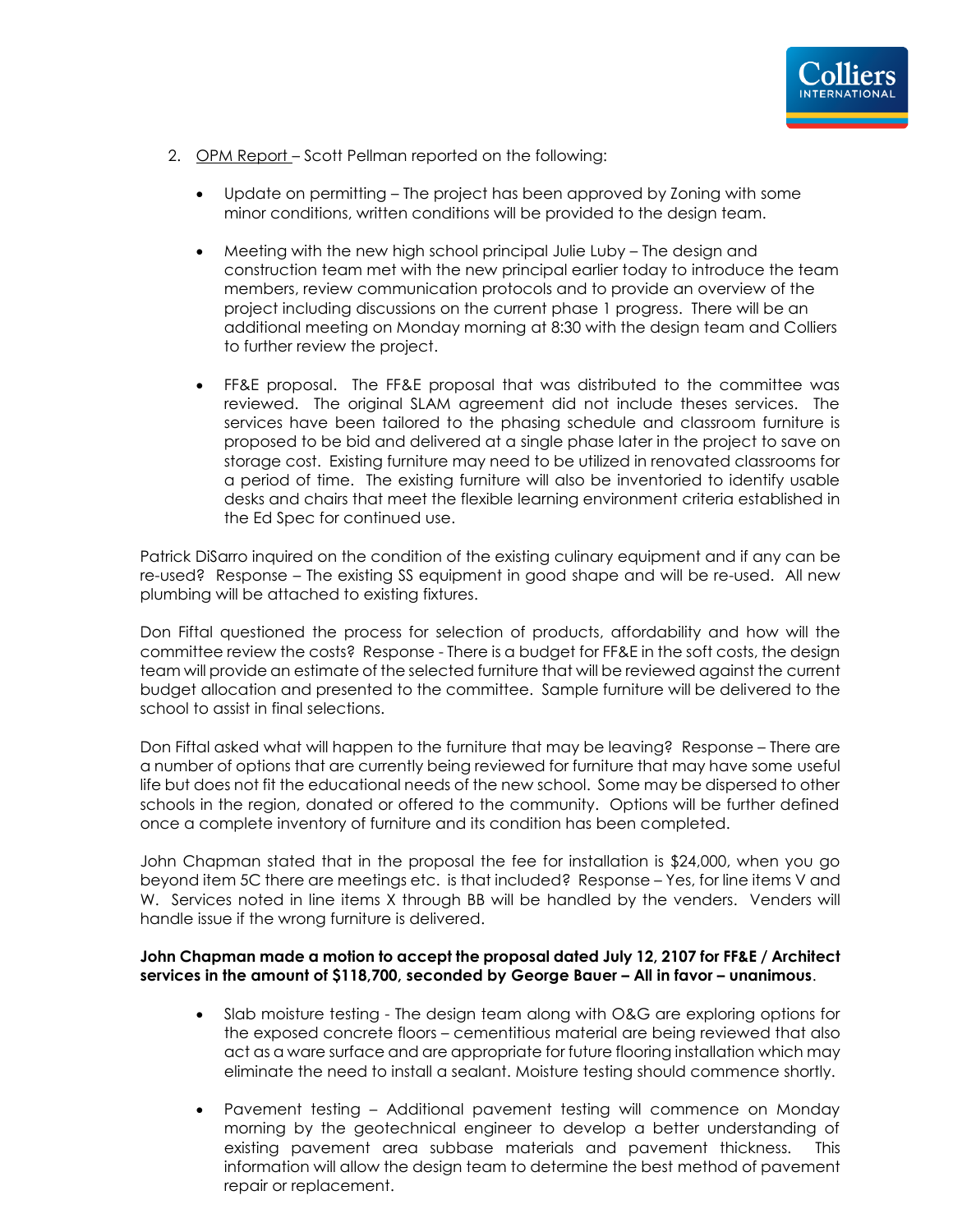- Schedule -code reviews An updated macro schedule was provided to the committee; the project is on schedule and is working towards a PCR (Plan Completion Review) meeting with the State on 9-12-17.
	- o 90% Cd's and start of code review on July 17, 2017
	- o Next building committee meetings July 25, August 8, August 29th
	- o Target for ED042 approval by building committee and BOE on August 29th.

George Bauer inquired to what additional approvals beyond zoning and wetlands are required. Response – The design team will be coordinating OSTA and other DEEP requirements now that wetlands has been approved.

Robert Piazza inquired if the status of the building permit Fee has changed – Response from John Chapman - It's a work in progress.

- 3. Architects progress update Amy Samuelson
	- Design progress The consultants delivered the drawings today and the team is on target to have the 90% drawings distributed on Monday 7-17-17.
	- John Chapman inquired if the drawings will be placed on a drop box site. Response - Colliers will take care of that and send the link to the committee.
	- The design team is meeting with the principal again on Monday. The admin will move in mid-August to the Central Office space. The existing admin will be gutted and 5 temporary classrooms will be constructed.

#### 4. Construction Manager update

- O&G Lee Donaldson The phase 1 abatement is underway The first phase is fully under containment. O&G has met with the contractor to keep them on track for an August 18th completion. The demolition is complete at the two classrooms on the second floor, the new walls are framed, electrical has been installed and the walls are ready for drywall.
- The contractor started in Central Office area a week earlier than originally anticipated, the temporary walls are framed and electrical rough-in is underway. Things are moving well and the construction team is pushing to get into admin early.

John Chapman questioned if there are any issues with the abatement contractor? Response O&G – met with the contractors earlier in the day and are staying on top of them making sure they staff the project properly to maintain the schedule. There is one submittal item that the team is working on with the contractor.

George Bauer asked a question in terms of floor leveling and whether that installation will fit in the time option. Response – The installation depends on moisture testing and the product selected, ongoing discussions and research will focus on determining cure time if the proposed material were installed on a Friday evening, would it be ready by Monday.

George Bauer asked if there are any issues with safety or security / dumpsters. Response – No, O&G will coordinate removal of dumpsters prior to school starting. Tests pits from Mondays scheduled exploration will be patched with concrete.